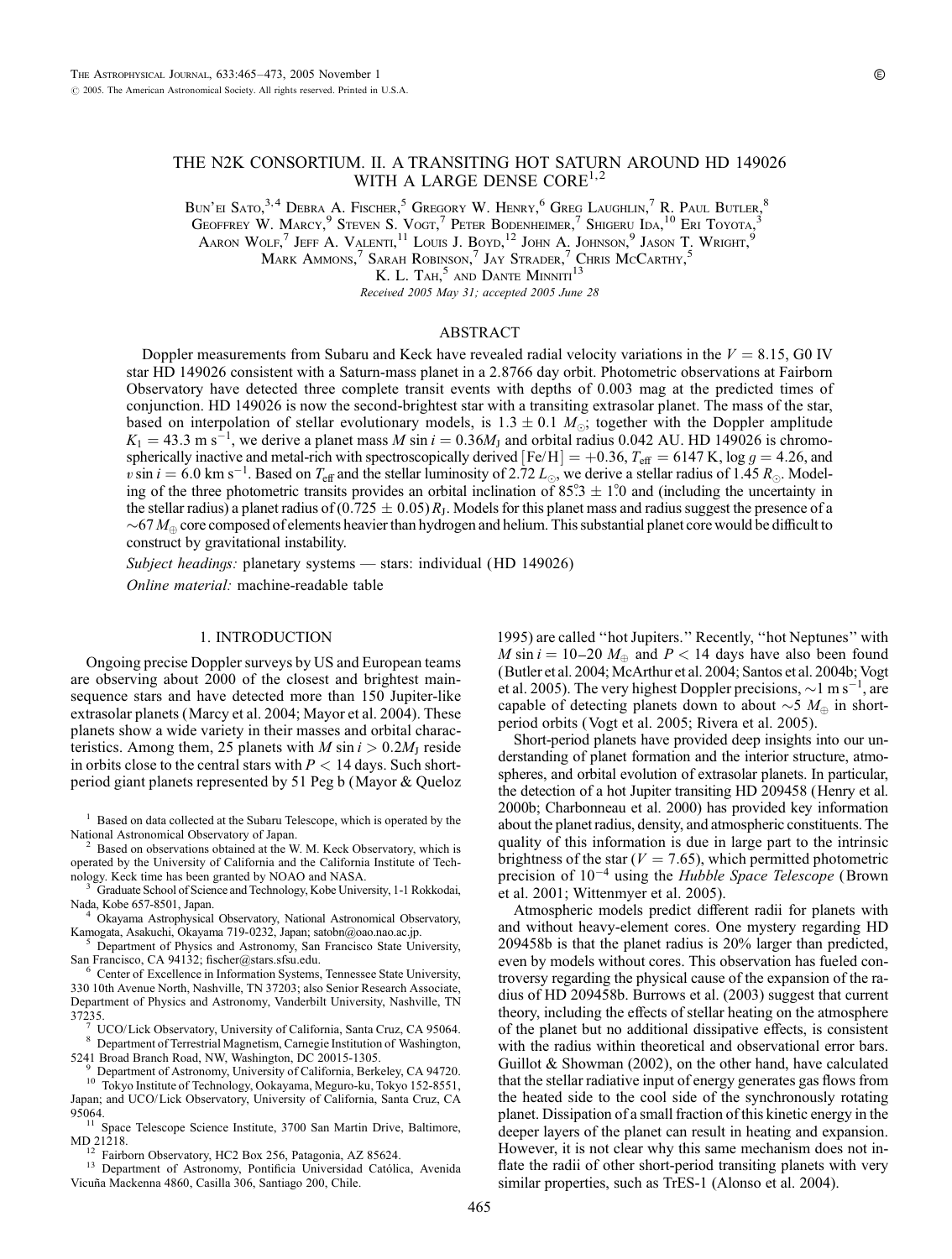Tidal dissipation driven by ongoing eccentricity damping has also been suggested as a source of internal heating in HD 209458b (Bodenheimer et al. 2001, 2003; Baraffe et al. 2003). However, observations of the timing and duration of the secondary eclipse (Deming et al. 2005) and the precise radial velocities (RVs) themselves (Laughlin et al. 2005) constrain the orbital eccentricity to being low,  $e < 0.02$ , making eccentricity damping an unlikely source of significant internal heat for the planet.

One other source for tidal heating has recently been suggested: tidal dissipation driven by gradual coplanarization between the stellar equatorial plane and the orbital plane of the planet. A 4 misalignment between the stellar equatorial plane and the orbital plane of HD 209458b was determined by modeling the Rossiter-McLaughlin (RM ) effect (Winn et al. 2005). Since the timescale for coplanarization exceeds the age of the star, this process could still be driving tidal dissipation in the planet. It would be useful to measure this effect in host stars of other transiting planets to determine whether spin-orbit misalignment is uniquely associated with HD 209458.

Because short-period planets can substantially advance our understanding of planet structure and atmospheres, the N2K consortium (Fischer et al. 2005a) was established to carry out a distributed Doppler survey of FGK stars  $(7.5 < V < 10.5)$ . As telescope time is allocated, an optimal set of stars is selected and observed over three consecutive nights. Our Monte Carlo tests show that these three observations will flag hot-Jupiter candidates with orbital periods between 1.2 and 14 days. The N2K project draws from a database of  $\sim$  14,000 stars closer than 100 pc and brighter than  $V = 10$ . Metallicities for all stars in the database were established using a broadband color calibration (Ammons et al. 2005). Low-resolution spectroscopic follow-up (Robinson et al. 2005) was obtained for stars with high metallicity estimates. High-metallicity stars are preferred for this program because of the well-established planet-metallicity correlation (Gonzalez 1997, 1998, 1999; Gonzalez et al. 2001; Fuhrmann et al. 1997, 1998; Santos et al. 2001, 2003, 2004a; Reid 2002), which shows that stars with  $[Fe/H] > 0.2$  have more than 3 times as many gas giant planets (Fischer & Valenti 2005). Ida & Lin (2004) propose that the planet-metallicity correlation is quantitatively accounted for by a core accretion scenario for formation of gas giant planets. Their models also predict the presence of hot Neptunes, albeit only around metal-rich stars.

The N2K consortium has screened  $\sim$ 750 stars in the past 10 months using the Keck, Magellan, and Subaru telescopes. Three nontransiting close-in gas giant planets have been detected (HD 88133, Fischer et al. 2005a; HD 149143 and HD 109749, Fischer et al. 2005b), and follow-up observations are being made for about 40 additional planet candidates. In this paper, we report on the first detection flagged with Subaru observations: a ''hot Saturn'' that has been observed to transit the G0 IV star HD 149026.

### 2. THE SUBARU N2K SURVEY

The Subaru component of the N2K survey employs the High Dispersion Spectrograph (HDS) on the 8.2 m Subaru Telescope (Noguchi et al. 2002). To provide a fiducial wavelength reference for precise RV measurements, we use an iodine absorption cell, which is installed just behind the entrance slit of the spectrograph (Kambe et al. 2002; Sato et al. 2002). We adopt the setup of StdI2b, which simultaneously covers a wavelength region of  $3500-6100$  Å by a mosaic of two CCDs and a slit width of 0.8, giving a reciprocal resolution  $(\lambda/\Delta\lambda)$  of 55,000. Using this setup, we can obtain a signal-to-noise ratio of  $S/N \sim 150$  pixel<sup>-1</sup> at 5500 Å for our typical science targets,  $V \sim 8.5$  stars, for an

exposure time of about 60 s. Such S/N and wavelength resolution enable us to achieve a Doppler precision of  $4-5 \text{ m s}^{-1}$ .

The set of N2K runs at Subaru were carried out on 2004 July 19–21 and August 23. The first three nights were devoted to identifying stars showing short-period RV variations consistent with a hot Jupiter, and the fourth night was for follow-up observation to eliminate spectroscopic binaries and to extend the observational baseline for previously observed stars. On the first observation, we checked for emission in the Ca H and K lines and analyzed all spectra with a spectral synthesis modeling pipeline to determine metallicity,  $T_{\text{eff}}$ , log g, and v sin i with uncertainties of 0.05 dex, 40 K, 0.05 dex, and 0.5 km s<sup>-1</sup>, respectively, as discussed in Valenti & Fischer (2005). Spectral modeling also flags double-lined spectroscopic binaries (SB2s) by virtue of an extremely poor  $(\chi^2_{\nu})^{1/2}$  fit to the observation. Visual inspection of the poorly modeled spectra then confirmed the presence of a second set of spectral lines. As a result of this screening, 9 of 125 stars were identified as SB2s or rapid rotators and were dropped before a second observation was obtained. All information regarding every star observed, including RV measurements, information from spectral synthesis modeling, information about the presence of stellar companions, and chromospheric activity measurements, will appear in an N2K catalog (D. A. Fischer et al. 2005, in preparation).

During the Subaru runs described above, we obtained three or four Doppler measurements for 116 stars. Typical instrumental precision of the RVs is found to be  $3-4$  m s<sup>-1</sup> with the standard Doppler pipeline developed by Butler et al. (1996). With this Doppler precision, stars displaying rms scatter between 20 and  $50 \text{ m s}^{-1}$  are likely planet candidates. HD 149026 was one of six stars that showed an interesting initial rms scatter  $(37 \text{ m s}^{-1}$  over three nights in 2004 July). Subsequent observations at Keck in 2005 February and April confirmed a planetary orbit and provided ephemeris times for photometric follow-up.

#### 3. HD 149026

HD 149026 is a G0 IV star with  $V = 8.15$  and  $B - V = 0.611$ . The Hipparcos parallax (Perryman 1997) of 12.68 mas places the star at a distance of 78.9 pc with an absolute visual magnitude  $M_V = 3.66$ . Our spectroscopic analysis yields  $T_{\text{eff}} =$ 6147  $\pm$  50 K, [Fe/H] = 0.36  $\pm$  0.05, log g = 4.26  $\pm$  0.07, and v sin  $i = 6.0 \pm 0.5$  km s<sup>-1</sup>. The metallicity prediction from the broadband calibration of Ammons et al. (2005) was  $0.36 \pm 0.1$ , matching the spectroscopic analysis. From the bolometric luminosity and our spectroscopic  $T_{\text{eff}}$ , we derive a stellar radius of 1.45  $\pm$  0.1  $R_{\odot}$ . The Girardi and Yale evolutionary tracks (DeMarque et al. 2004; Girardi et al. 2000) provided identical stellar mass estimates of  $1.3 \pm 0.1$   $M_{\odot}$ . Although the calibration to measure chromospheric activity has not yet been completed for the HDS spectra, no emission was observed in the cores of the Ca H and K lines relative to the NSO solar spectrum (Wallace et al. 1993) shown in Figure 1. The known stellar parameters are summarized in Table 1.

The observation dates, RVs, and instrumental uncertainties for HD 149026 are listed in Table 2. The first four observations were made at Subaru; an offset of  $-5.4$  m s<sup>-1</sup> was applied to the Subaru RVs in order to minimize  $(\chi^2_\nu)^{1/2}$  when fitting a Keplerian model to the combined Subaru and Keck velocities. Amazingly, four of seven Keck RVs were serendipitously obtained in transit. Since the transit window is 3 hr long and the orbital period is 2.88 days, there is only a 4.3% probability that a randomly chosen observation time will occur during transit. The probability of making subsequent in-transit observations is not an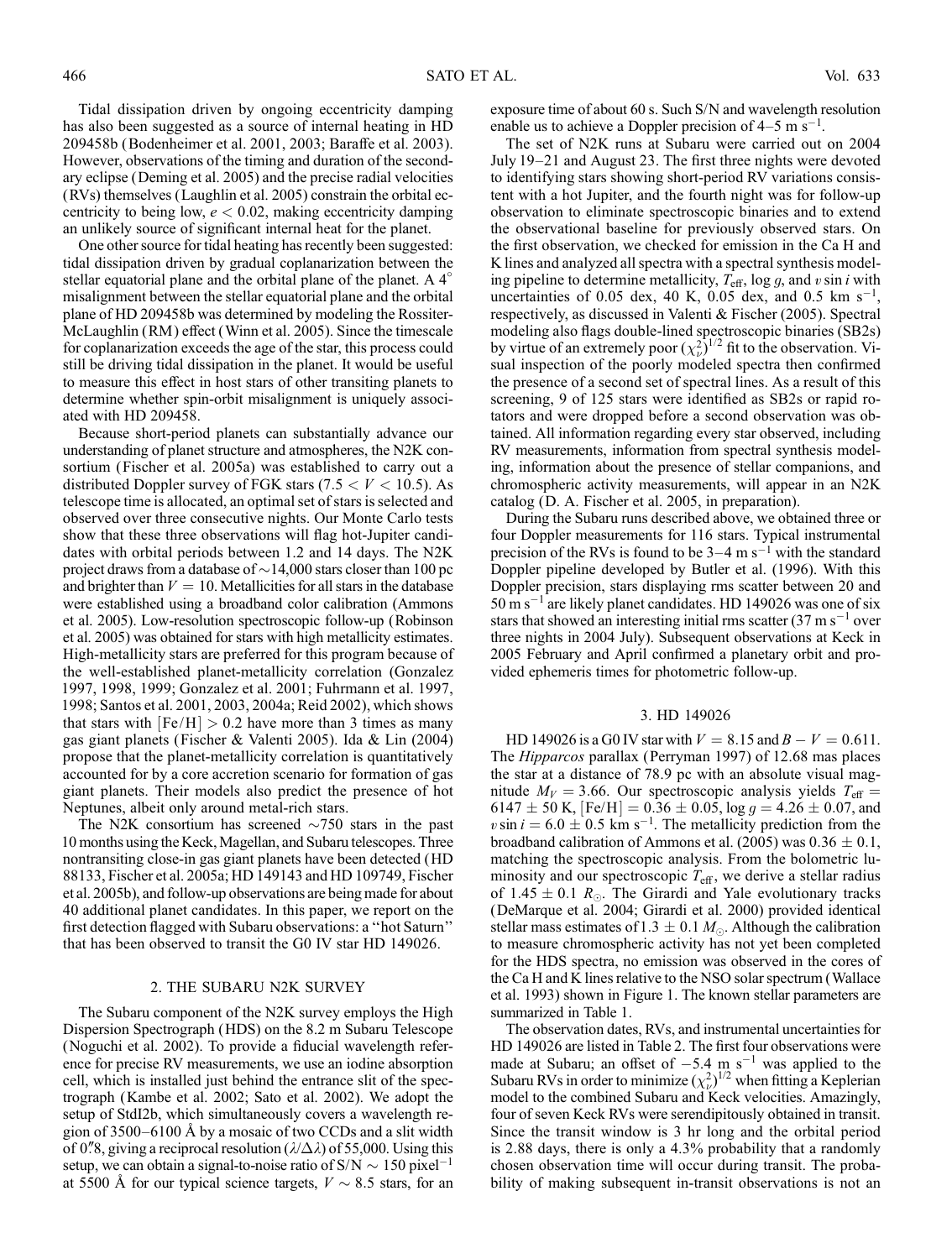

FIG. 1. - Ca H line for HD 149026 plotted as a dashed line, with the NSO solar spectrum overplotted for comparison. No emission is seen in the line core, indicating low chromospheric activity for this star.

independent draw, however, since stars are normally observed near the meridian. Because the orbital period is close to 3 days, observations obtained on three consecutive nights have an enhanced probability of catching two points in transit. Furthermore, two of our in-transit observations were made about an hour apart during a single transit.

Our best-fit orbital parameters are listed in Table 3, and the Keplerian fit is overplotted on the phased RV data in Figure 2. The filled circles represent Subaru RV measurements, and the open diamonds represent Keck data. The four Keck RVs serendipitously taken during transit were removed for purposes of fitting the Keplerian model and are overplotted as triangles in Figure 2. By fitting to the RV data, we obtain a period of  $P =$  $2.8766 \pm 0.001$  days. With a fixed circular orbit we measure a velocity amplitude of 43.3 m  $s^{-1}$ . The rms RV scatter to this fit is 3.8 m s<sup>-1</sup> and  $(\chi^2_\nu)^{1/2} = 1.22$ . Uncertainties in the orbital parameters were estimated by running a bootstrap Monte Carlo with 100 trials. With a stellar mass of 1.3  $M_{\odot}$ , we derive  $M$  sin  $i=$ 0.36 $M_J$  and  $a_{rel} = 0.042$  AU.

The four RVs of HD 149026 obtained during transit exhibit the RM effect, a deviation from Keplerian velocities that occurs because a transiting planet occults first the approaching limb of the rotating star and then the receding limb of the star. If the orbital plane is coplanar with the stellar equatorial plane, then a

Stellar Parameters for HD 149026

| Parameter | Value         |
|-----------|---------------|
|           | 8.15          |
|           | 3.66          |
|           | 0.611         |
|           | G0 IV         |
|           | $78.9 + 6.6$  |
|           | $6147 \pm 50$ |
|           | $4.26 + 0.07$ |
|           | $0.36 + 0.05$ |
|           | $6.0 + 0.5$   |
|           | $1.3 + 0.1$   |
|           | $1.45 + 0.1$  |
|           | $2.72 + 0.5$  |
|           | $2.0 + 0.8$   |

TABLE 2 Radial Velocities for HD 149026

| <b>Observation Date</b><br>$(JD - 2,440,000)$ | Radial Velocity<br>$(m s^{-1})$ | Uncertainties<br>$(m s^{-1})$ | Observatory       |
|-----------------------------------------------|---------------------------------|-------------------------------|-------------------|
| 13,206.913796                                 | $-24.10$                        | 3.15                          | Subaru            |
| 13,207.935648                                 | 38.95                           | 3.21                          | Subaru            |
| 13,208.908681                                 | $-42.48$                        | 3.10                          | Subaru            |
| 13,241.797685                                 | 6.06                            | 4.61                          | Subaru            |
| 13,427.158623                                 | 0.76                            | 2.08                          | Keck <sup>a</sup> |
| 13,429.113935                                 | 27.76                           | 2.29                          | Keck              |
| 13,430.079410                                 | $-0.82$                         | 2.02                          | Keck <sup>a</sup> |
| 13,430.095787                                 | $-8.66$                         | 2.15                          | Keck <sup>a</sup> |
| 13,479.036481                                 | $-18.49$                        | 3.36                          | Keck <sup>a</sup> |
| 13,480.110602                                 | $-31.13$                        | 2.41                          | Keck              |
| 13,483.930012                                 | 30.55                           | 3.27                          | Keck              |

RVs serendipitously obtained during transit.

symmetrical deviation occurs about mid-transit. The observation of this effect in the Doppler velocities provides an unambiguous and independent confirmation of the photometric planet transit. The amplitude of this effect in HD 149026 can be estimated by scaling the effect in HD 209458, which we estimate at  $\Delta v = 45 \text{ m s}^{-1}$ . The photometric transit depth is only 0.003 mag in HD 149026, compared to 0.019 mag in HD 209458; however, the rotational velocity is somewhat higher (6 compared to 4  $\rm km~s^{-1}$ ). So, we expect a maximum RM amplitude of about  $(3/19)(6/4)(45) = 11 \text{ m s}^{-1}$ , consistent with our four in-transit observations. If the radius of HD 149026b were similar to HD 209458b, the departure from a Keplerian model would have precluded a quick detection. Asymmetry in the RM velocities arises from non-coplanar orientations between the stellar equatorial plane and the orbital plane. While the in-transit RVs plotted in Figure 2 seem to show an asymmetry, fits that include the constraints provided by photometry indicate that this asymmetry is only marginally significant.

The stellar radius is a critical parameter since only the ratio of the planet radius to the stellar radius is well determined by the transit depth. We determine the stellar radius from the Hipparcosbased stellar luminosity,  $2.72 \pm 0.5$   $L_{\odot}$ , and our spectroscopically derived  $T_{\text{eff}}$ , 6147  $\pm$  50 K:

$$
\frac{R}{R_{\odot}} = \sqrt{\frac{L}{L_{\odot}}} \left(\frac{T_{\odot}}{T_{\text{eff}}} \right)^2 = 1.45 \pm 0.1. \tag{1}
$$

Uncertainty in the stellar radius is dominated by the uncertainty in the stellar luminosity. The limiting factor for precision TABLE <sup>1</sup>

| TABLE 3                                       |  |  |  |  |
|-----------------------------------------------|--|--|--|--|
| SPECTROSCOPIC ORBITAL SOLUTION FOR HD 149026b |  |  |  |  |

| Parameter                      | Value                     |  |  |
|--------------------------------|---------------------------|--|--|
|                                | $2.8766 + 0.001$          |  |  |
|                                | $2,453,317.838 \pm 0.003$ |  |  |
|                                | $0$ (fixed)               |  |  |
|                                | $43.3 + 1.2$              |  |  |
|                                | 0.042                     |  |  |
|                                | $1.037E - 5$              |  |  |
|                                | $1.839E - 11$             |  |  |
|                                | $0.36 + 0.03$             |  |  |
|                                | 7 (out of transit)        |  |  |
|                                | 3.8                       |  |  |
| Reduced $(\chi^2_{\nu})^{1/2}$ | 1.22                      |  |  |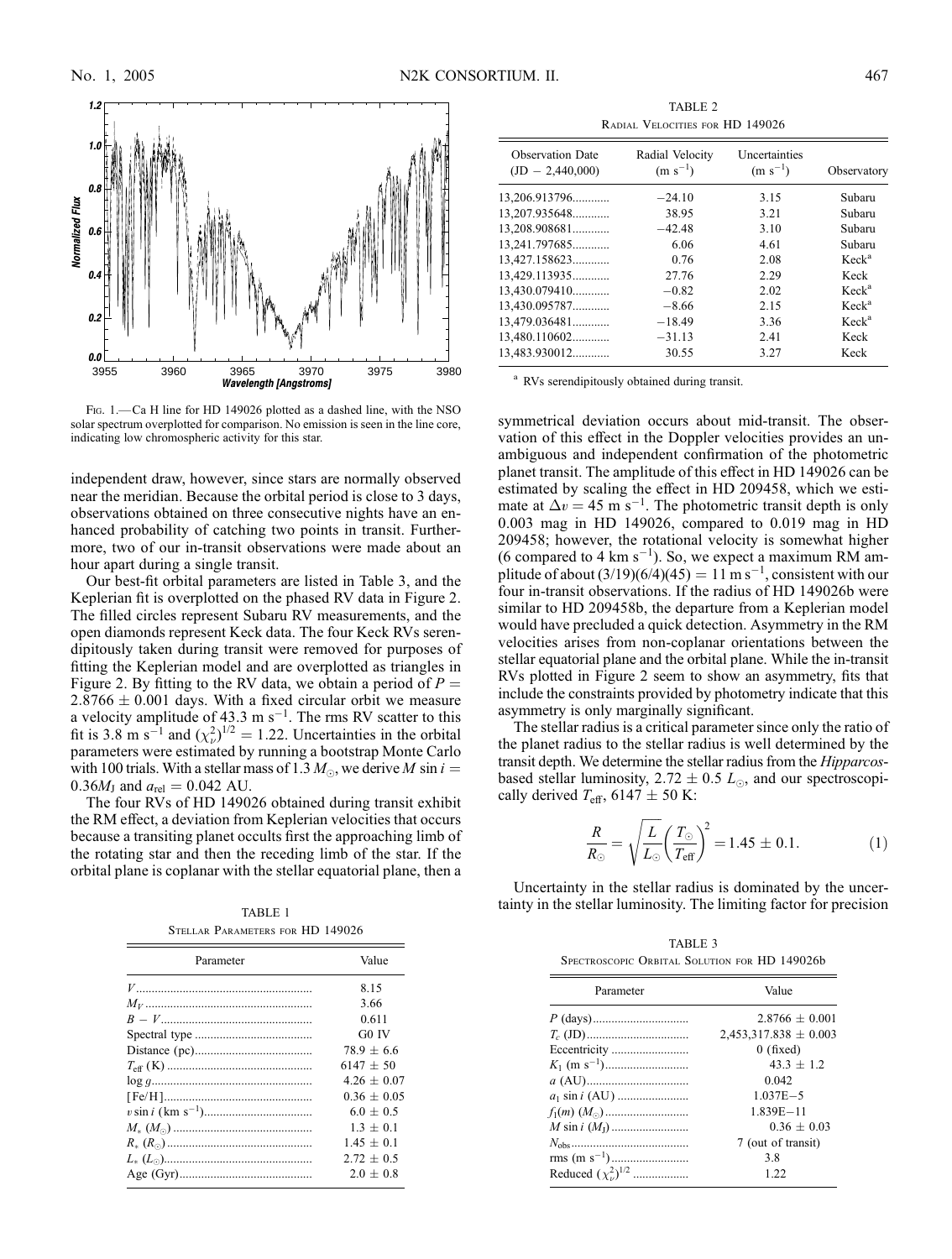FIG. 2.—Phased RVs for HD 149026 from Subaru (*filled circles*) and Keck (open diamonds). The triangles represent RV measurements made at Keck during transit. These velocities exhibit the RM effect and were removed when fitting a Keplerian model. While there appears to be an asymmetry in the intransit velocities, fits that include the constraint provided by the observed transit midpoint indicate that this asymmetry is only marginally statistically significant. With an orbital period of 2.8766 days, velocity amplitude of 43.3 m s<sup>-1</sup> and stellar mass of 1.3  $M_{\odot}$ , the implied planet mass is M sin  $i = 0.36M_{\rm J}$  and the orbital radius is 0.042 AU.

of the stellar luminosity is the Hipparcos parallax precision of 1 mas. Higher precision astrometry for HD 149026 could substantially improve the precision in the stellar radius. For example, the Space Interferometry Mission (SIM ) should achieve better than 10  $\mu$ as single-measurement precision (Shao 2004), significantly reducing the uncertainty in the stellar luminosity and improving the measurements of stellar and transiting planet radii by a factor of 6.

# 4. PHOTOMETRIC RESULTS FOR HD 149026

We began photometric observations of HD 149026 with the T11 0.8 m automatic photometric telescope (APT) at Fairborn Observatory after the star was recognized as a short-period RV variable. Precision photometric measurements are an important complement to Doppler observations and can help to establish whether the RV variations are caused by stellar magnetic activity or planetary-reflex motion (Henry et al. 2000a). For example, Queloz et al. (2001) and Paulson et al. (2004) have shown that photospheric features were the source of periodic RV variations in the young G0 V star HD 166435 and in several Hyades dwarfs. In addition, photometric observations can detect possible transits of the planetary companions and so allow the determination of their radii and true masses (e.g., Henry et al. 2000b).

The T11 APT is equipped with a two-channel precision photometer employing two EMI 9124QB bi-alkali photomultiplier tubes to make simultaneous measurements in the Strömgren  $$ and y passbands. This telescope and its photometer are essentially identical to the T8 0.8 m APT and photometer described in Henry (1999). The APT measures the difference in brightness between a program star and a nearby constant comparison star with a typical precision of 0.0015 mag for bright stars ( $V <$ 8.0). For HD 149026, we used HD 149504 ( $V = 6.59, B - V =$ 0:44, F5) as our primary comparison star, which was shown to be constant to 0.002 mag or better by comparison with two additional comparison stars (HD 146135,  $V = 7.08$ ,  $B - V =$ 0.36, F2; HD 151087,  $V = 6.02$ ,  $B - V = 0.32$ , F2.5 III–IV). We reduced our Strömgren  $b$  and  $y$  differential magnitudes

TABLE 4 PHOTOMETRIC OBSERVATIONS OF HD 149026

| <b>Observation Date</b> | $\Delta(b + y)/2$ |
|-------------------------|-------------------|
| $(HJD - 2,400,000)$     | (mag)             |
|                         | 1.6056            |
|                         | 1.6031            |
|                         | 1.6035            |
|                         | 1.6036            |
|                         | 1.6013            |

NOTE.—Table 4 is published in its entirety in the electronic edition of the Astrophysical Journal. A portion is shown here for guidance regarding its form and content.

with nightly extinction coefficients and transformed them to the Strömgren system with yearly mean transformation coefficients. Further information on the telescope, photometer, observing procedures, and data reduction techniques employed with the T11 APT can be found in Henry (1999) and Eaton et al. (2003).

A typical observation with the APT, termed a ''group observation," consists of several measurements of the program star, each of which are bracketed by measurements of a comparison star or stars. The group observations typically take 5– 15 minutes to complete, depending on the number of comparison stars in the group and the integration times for each star. The individual differential magnitudes determined within each group are then averaged to create group means, which are usually treated as single observations. On most nights, our observations of HD 149026 were obtained and reduced in this manner, resulting in a total of 153 group mean differential observations between 2005 April 25 and June 15 UT.

However, on the nights of 2005 May 14 UT (JD 2,453,504) and June 6 UT (JD 2,453,527), we monitored HD 149026 and its primary comparison star repeatedly for approximately 7.5 hr around the time of conjunction predicted by the RV observations and obtained 300 individual differential measures on each night. Rather than averaging the resulting individual differential magnitudes within each group on these monitoring nights, we have retained the individual observations to increase the time resolution of our brightness measurements to about 90 s during the transit search. A few of the monitoring observations from each night were discarded as isolated outliers, resulting from such factors as telescope vibration, poor centering, or moments of poor seeing.

Additional simultaneous monitoring observations were acquired on the night of 2005 June 9 UT (JD 2,453,530) with the T8, T10, and T11 APTs; 330 differential observations were obtained with each telescope. The T8 and T10 APTs are functionally identical to the T11 APT (Henry 1999; Eaton et al. 2003). These June 9 observations from the three APTs were averaged together into a single data stream, and a couple of isolated outliers were discarded. To increase the precision of all of our total of 973 differential magnitudes, we averaged the Strömgren  $b$ and y magnitudes into a single  $(b + y)/2$  passband. The resulting 973  $(b + y)/2$  differential magnitudes are listed in Table 4.

All but a few of our 153 group mean  $(b + y)/2$  differential magnitudes fall outside of the transit window predicted from the RV observations. The standard deviation of these out-of-transit observations is 0.0015 mag, indicating that both HD 149026 and its comparison star are constant to the limit of precision of the APTs. A least-squares sine fit of those observations phased to the RV period gives an upper limit to the semiamplitude of any

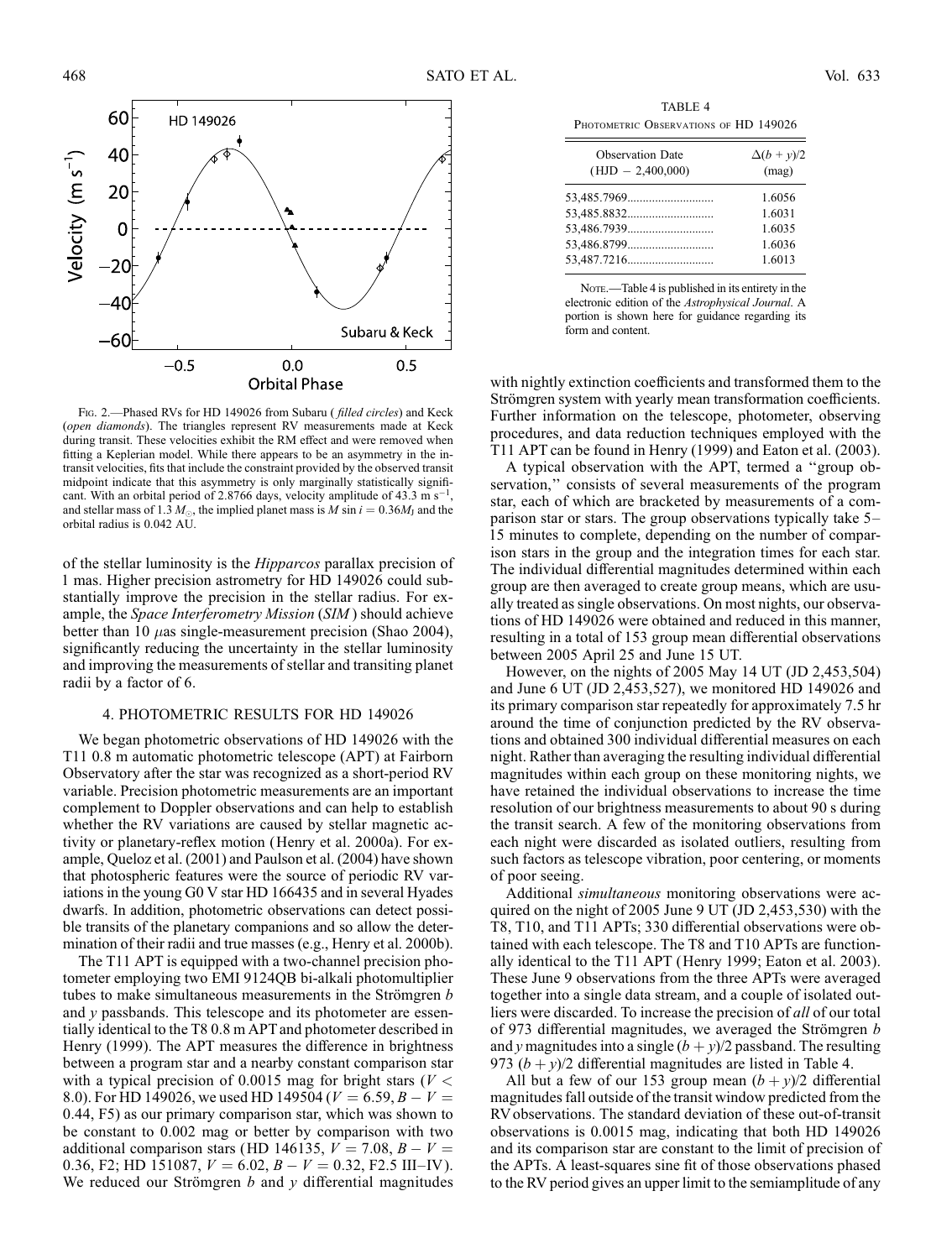

Fig. 3.—Photometric transits of HD 149026 in the Strömgren  $(b + v)/2$ passband observed with the T11 APT at Fairborn Observatory on 2005 May 14 UT (top) and 2005 June 6 UT (middle) and with the T8, T10, and T11 APTs on 2005 June 9 UT (bottom). The data from the three telescopes for the June 9 event have been averaged together to increase the precision. The solid curves represent the best-fit models given in Table 5, which result in a mean planetary radius of  $0.725R_J$ . This small planetary radius suggests that the planet has a substantial heavy-element core.

light variability on that period of only  $0.0004 \pm 0.0002$  mag. Thus, starspots are unlikely to be the cause of the velocity periodicity in HD 149026. A few of the group mean observations, acquired just before dawn on the night of 2005 May 11 UT (JD 2,453,501), fall within the early part of the transit window and suggest a slight dimming of around 0.003 mag. This was our first indication of possible transits in HD 149026. The geometric probability of transits in this system is approximately 15%, computed from equation (1) of Seagroves et al. (2003).

Our three nights of monitoring observations around the predicted times of conjunction are plotted in Figure 3. The observations on all three nights confirm shallow transits in HD 149026. The Strömgren  $(b + y)/2$  differential magnitudes have been converted to linear intensity units relative to the mean outof-transit light level measured on each night. The monitoring observations have been phased with the 2.8766 day orbital period and the times of mid-transit determined for each event. The transits occurred approximately 0.05 days or 1.2 hr earlier than



Fig. 4.—Depiction of the transit chord for the HD 149026 system based on the third transit solution. The ratio of the stellar to planetary radii is approximately 20 :1, which when combined with the appropriate limb-darkening law results in the shallow observed transits of only 0.003 mag. It is unknown whether or not the planetary orbital plane is actually aligned with the stellar equatorial plane (see  $\S$  3).

predicted from the spectroscopic orbital solution, but within the limits of its uncertainty window. The observed duration of the transits is just over 0.04 phase units or approximately 3 hr, while the observed depth is only 0.003 mag, significantly less than the 0.007 mag events we were expecting from the stellar radius of 1.45  $R_{\odot}$  (Table 1) and an anticipated planetary radius of  $1.14R<sub>J</sub>$ , corresponding a gas giant planet with no core (see  $\S$  5).

We modeled the three sets of transit observations separately with the eclipsing binary light curve synthesis software of Bradstreet & Steelman (2002) to determine the planetary radius and orbital inclination, as well as the times of mid-transit. The stellar mass, radius, and effective temperature, along with the planetary mass, orbital period, and eccentricity, were fixed at the values given in Tables 1 and 3, respectively. A linear limbdarkening coefficient of 0.61 was used (van Hamme 1993), appropriate for the stellar  $T_{\text{eff}}$  and log g values from Table 1 and the Strömgren  $(b + y)/2$  bandpass of the observations. No attempt was made to model the  $b$  and  $y$  light curves separately since no color change was detectable during the transit and also because the light curves in the individual bandpasses exhibited more scatter. Our best-fit time of mid-transit, planetary radius, and orbital inclination, as well as the rms of each solution, are

TABLE 5 PHOTOMETRIC SOLUTIONS FOR HD 149026b

| Transit       | <b>APT</b> | Date<br>(UT)   | $T_{\rm mid}$<br>(HJD) | Planetary Radius<br>(R <sub>1</sub> ) | Inclination<br>$(\text{deg})$ | rms<br>(mag) |
|---------------|------------|----------------|------------------------|---------------------------------------|-------------------------------|--------------|
|               | 11         | 2005 May 14    | 2,453,504.865          | 0.705                                 | 84.6                          | 0.0017       |
|               | 11         | $2005$ Jun $6$ | 2,453,527.864          | 0.759                                 | 84.1                          | 0.0021       |
|               | 8, 10, 11  | $2005$ Jun 9   | 2,453,530.751          | 0.719                                 | 86.2                          | 0.0012       |
| Weighted mean | .          | .              | $\cdots$               | 0.725                                 | 85.3                          | .            |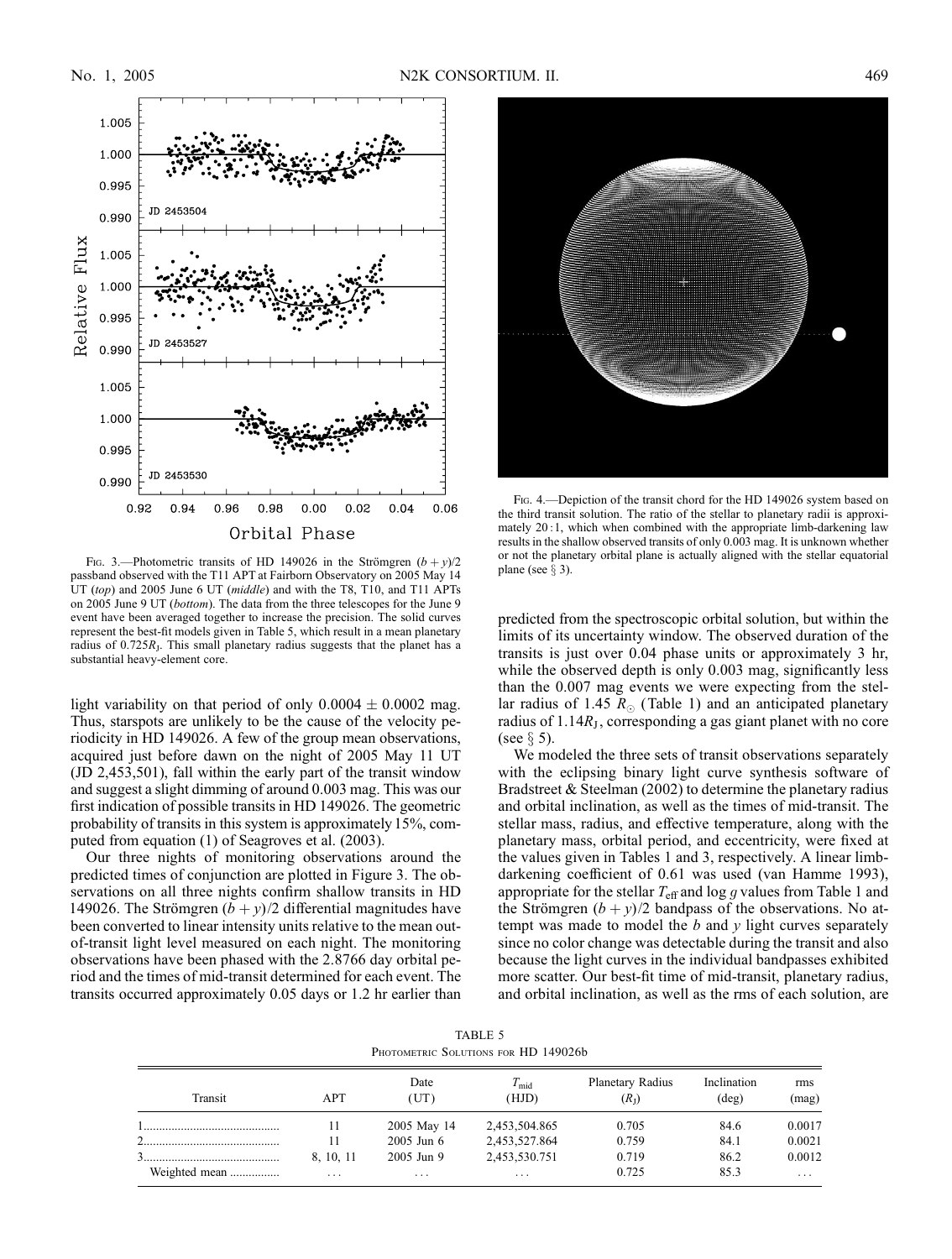

FIG. 5.—Reduced  $\chi^2_\nu$  values (top) for the best-fit planetary radius over a range of assumed inclinations computed for the 2005 June 9 transit. As the inclination decreases, the best-fit planetary radius must increase (bottom) to compensate. These results demonstrate that the observations are incompatible with grazing or near-grazing transits of a larger planet.

listed in Table 5. The weighted means of the planetary radius and the inclination are  $(0.725 \pm 0.05)R_{\text{I}}$  and  $85^\circ$ ;  $3 \pm 1^\circ$ ; respectively, where the third solution was given twice the weight of the others because of its significantly smaller rms scatter, and the radius is relative to Jupiter's equatorial radius,  $R_{\text{J}} = 7.15 \times$ 10<sup>9</sup> cm. The error bars include the effects of the uncertainties in the assumed parameters, the most significant of which is the uncertainty in the stellar radius. Our best-fit models for each transit are shown by the solid curves in the three panels of Figure 3. The best-fit model of the third transit, which has the most precise observations, is shown pictorially in Figure 4. The ratio of the stellar to planetary radius is approximately 20:1, resulting in the observed shallow transits of only 0.003 mag.

Because of the relatively large stellar radius and the short planetary orbital period, transits would occur for inclinations down to a limit of about 81 , where the center of the planet would just graze the stellar limb. However, grazing or neargrazing events result in much poorer fits to the photometric observations, as shown in the top panel of Figure 5, where we have plotted the reduced  $\chi^2_{\nu}$  of the best-fit model of the third transit for a range of assumed inclinations from  $81^\circ$  to  $90^\circ$ . As shown in the bottom panel of Figure 5, the best-fit planetary radius must increase as the inclination decreases, to compensate for crossing the star farther and farther from the center of the stellar disk. As the transits become partial below about 82°, the planetary radius must increase dramatically to maintain the observed transit depth. However, the transit *duration* for these grazing or near-grazing transits becomes much shorter than the observed duration of the transit, resulting in the much higher reduced  $\chi^2_{\nu}$  values for the best fits seen in the top panel of Figure 5. Thus, the observations are clearly incompatible with grazing or near-grazing transits of a larger planet.

#### 5. COMPARISON WITH MODEL RADII

Both the mass and the radius of HD 149026 are considerably smaller than those of the other known transiting extrasolar planets. Having estimated the planetary radius  $R = (0.725 \pm 0.725)$  $(0.05)R<sub>I</sub>$  and mass  $M = (0.36 \pm 0.04)M<sub>I</sub>$  by fitting the RV and

transit photometry data, we are in a position to compare the results with theoretical evolutionary models. To do this, we use the results of Bodenheimer et al. (2003), who computed sequences of models for isolated planets ranging in mass from  $0.11M_J$  to 3.0 $M_J$ . Separate sequences were computed for models that contained and did not contain solid, constant-density  $(\rho = 5.5 \text{ g cm}^{-3})$  cores. Adopting the stellar and orbital parameters listed in Tables 1 and 3 and assuming a Bond albedo  $A =$ 0.3, we estimate an effective temperature for the planet of  $T_{\text{eff}} =$ 1540 K. This value is uncertain to 10% because the albedo is not known. The planet falls on the borderline between classes IV (typical albedo 0.03) and V (typical albedo 0.55) of Sudarsky et al. (2000). The corresponding uncertainty in the theoretical radius is roughly 5%. Under these conditions, the models of Bodenheimer et al. (2003) predict a planetary radius of  $R =$ 1.14 $R_J$  for an object of purely solar composition, and  $R = 0.97R_J$ for a planet with a 20  $M_{\oplus}$  constant-density (5.5 g cm<sup>-3</sup>) core. Clearly, in order to explain the radius of HD 149026b, a substantial enrichment in heavy elements above solar composition is required. The mean density of the planet,  $1.17 \text{ g cm}^{-3}$ , is 1.7 times that of Saturn, which itself has roughly 25% heavy elements by mass. On the other hand, the planet is not composed entirely of water ice or olivine, or else the radius would be  $0.43R<sub>I</sub>$  or  $0.28R<sub>I</sub>$ , respectively (Guillot et al. 1996; Guillot 2005).

We have therefore computed new sequences of contracting and cooling planetary models of mass  $0.36M<sub>J</sub>$  with the code described in Bodenheimer et al. (2003), under the assumption that that planet is made up of a core of uniform density composed entirely of elements heavier than helium, and an envelope composed primarily of fluid with solar composition. It is of course possible that some of the heavy elements are not in the core but are dissolved in the envelope; however, the effects on the computed mean density will be similar (Guillot 2005). The calculations were started at a radius of 2–3 times the present value and were run up to an age of 2 Gyr, the estimated age of HD 149026. The planet is heated at the surface to 1500 K during the entire evolution. The surface boundary conditions are those for a gray radiative photosphere with a Rosseland mean opacity. The deduced radii are therefore approximate but nevertheless in reasonable agreement with more detailed calculations with nongray photospheres (Chabrier & Baraffe 2000; Burrows et al. 2003, 2004; Chabrier et al. 2004). The envelope opacities in the outer radiative zone are purely molecular (R. Freedman 2003, private communication) and do not take into account the possible effects of clouds. The equation of state in the envelope is calculated from the tables of Saumon et al. (1995).

The results are surprising. Assuming a core density  $\rho_c =$  $10.5 \text{ g cm}^{-3}$ , the estimated mean core density of Saturn (Marley 1999), we find (for  $M = 0.36M_J$  and  $R = 0.725R_J$ ) a solid core mass of 67  $M_{\oplus}$ . If  $\rho_c = 5.5$  g cm<sup>-3</sup>, the required core mass rises to 78  $M_{\oplus}$ . For these two assumed core densities, which probably bracket the actual mean core density that would be obtained with a more detailed compressible equation of state for the core, the results for the derived core mass as a function of observed radius are given in Table 6 for a mass of  $0.36M<sub>J</sub>$ . The interpolated core mass lies between entries A and B in Table 6 for  $\rho_c = 10.5 \text{ g cm}^{-3}$ , and between entries C and D for  $\rho_c = 5.5 \text{ g cm}^{-3}$ .

For both cases of assumed central density, the core comprises the majority of the planetary mass, indicating that despite its mass and orbital period, the planet is qualitatively more similar in structure to Neptune than it is to Saturn or Jupiter. Furthermore, the conclusion that the core is large seems secure. Even if the observed radius is increased by 2  $\sigma$  to 0.825 $R<sub>I</sub>$ , the core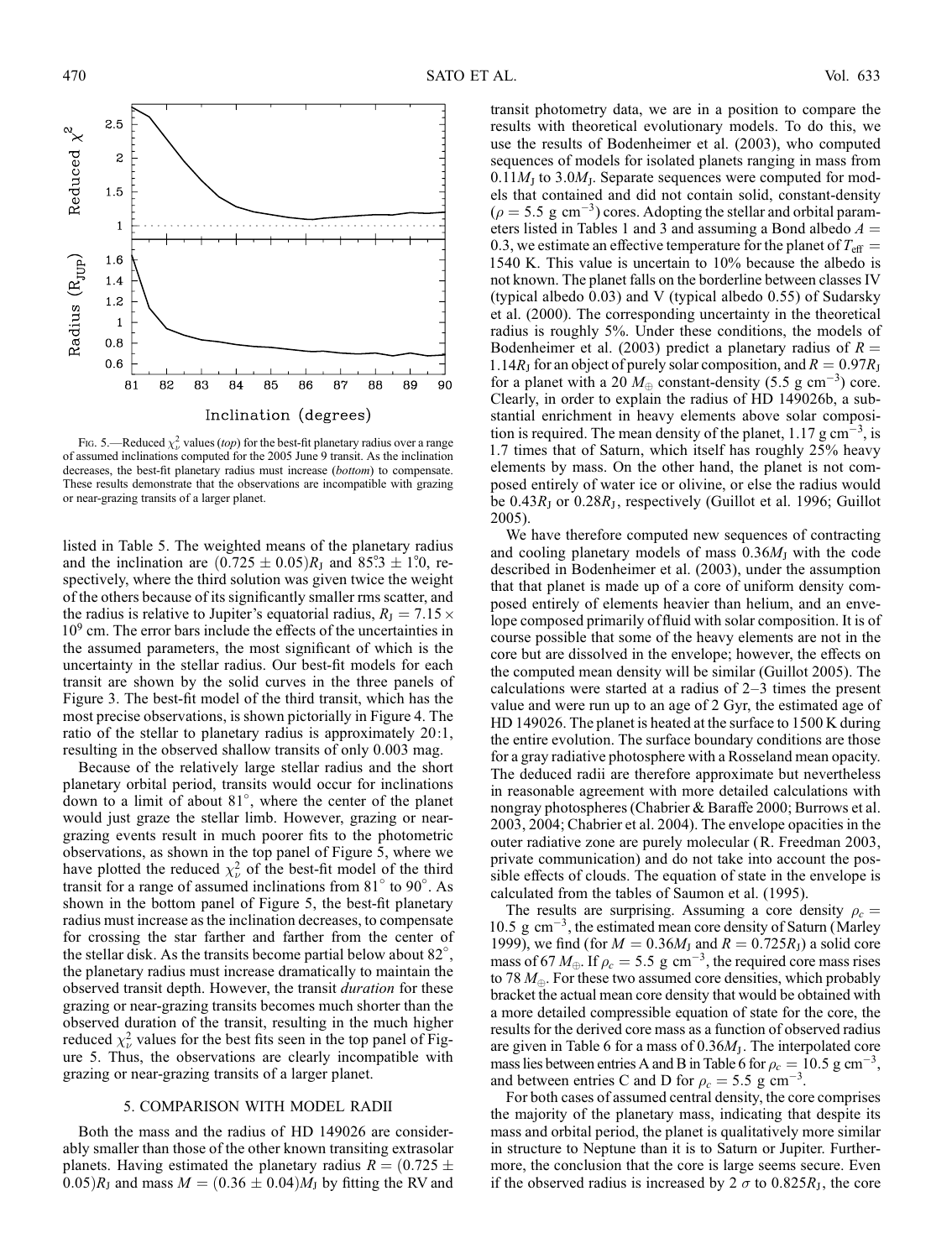| RADIUS $(RL, EQUATORIAL)$         | <b>CORE MASS</b>                  |                |  |
|-----------------------------------|-----------------------------------|----------------|--|
| $\rho_c = 10.5 \text{ g cm}^{-3}$ | $\rho_c = 5.5$ g cm <sup>-3</sup> | $(M_{\oplus})$ |  |
|                                   | $0.662$ (C)                       | 893            |  |
|                                   | $0.745$ (D)                       | 74.5           |  |
|                                   | 0.818                             | 60.0           |  |
|                                   | 0.905                             | 43.6           |  |

TABLE 6 Model Radius and Core Mass

Note.—A–B and C–D bracket the interpolated core masses for the respective  $\rho_c$  (see § 5).

mass turns out to be 50.5  $M_{\oplus}$  in the case of  $\rho_c = 10.5$  and 58.7  $M_{\oplus}$ in the case of  $\rho_c = 5.5 \text{ g cm}^{-3}$ .

Note that the radii computed here do not include an effect pointed out by Burrows et al. (2003), namely, that the radius deduced from observations of a transit is larger by about 10% (for HD 209458b) than the theoretical ''photospheric'' radius because of the oblique viewing angle. For the lower mass planet HD 149026b, this effect could be even larger. If the planet radius is actually smaller than  $0.7R<sub>J</sub>$ , then clearly the required enhancement of heavy elements would be even larger than quoted here.

### 6. DISCUSSION

The N2K consortium was established to survey ''the next 2000'' closest and brightest high-metallicity stars. Here we describe a transiting Saturn-mass planet from the N2K consortium with an orbital period of 2.8766 days orbiting the  $V = 8.15$ star HD 149026. The planet was initially identified with Doppler observations from Subaru and confirmed with Keck observations. Remarkably, HD 149026 only dims by 0.003 mag during the 3 hr transit of the planet. The photometric transit depth, together with the stellar radius of 1.45  $R_\odot,$  provides a planet radius of only 0.725RJ. Four of seven Keck RVs were serendipitously obtained during transit. These four RVs exhibit the RM effect and provide an independent confirmation of the planetary transit.

With a radius of only  $0.725R<sub>I</sub>$ , HD 149026b seems anomalously small and emphasizes the diversity of extrasolar planet characteristics. Indeed, two of the three transits around bright stars (HD 209458, TrES-1, and HD 149026) are ''anomalous.'' HD 209458 is too big, HD 149026 is too small; only TrES-1 conformed to prior expectations. These anomalies indicate a widerthan-expected diversity of planetary types and may also point to the need for models that include a wider variety of physical and atmospheric phenomena.

The small photometric depth of the transit underscores the most novel property of HD 149026b: its large core. The apparent presence of the large core has a number of potentially interesting ramifications for the theory of planet formation. First, it would be difficult to form this giant planet by the gravitational instability mechanism (Boss 2004), and by corollary, it likely illustrates a dramatic outcome of the core-accretion scenario (e.g., Hubickyj et al. 2004 and references therein). Among the giant planets in our solar system, Neptune is the hardest to account for within the framework of gravitational instability. In that picture, Neptune began as a  $\sim$ 3 $M_J$  Jeans-unstable fragment. As the massive, cool proto-Neptune underwent Kelvin-Helmholtz contraction, its burden of solid grains settled to the central regions to form a core. As this was occurring, it is suggested (Boss 2003) that a nearby massive star photoevaporated the outer layers, leaving at the end of the day a 17  $M_{\oplus}$  remnant of heavy elements, if a solar composition is assumed.

In order for this scenario to work for HD 149026b, the initial twice-solar metallicity fragment would need to have a total mass of order 6 $M_J$  in order to give rise to a 67  $M_\oplus$  core, which is the total mass of solid components in the fragment. For such a large protoplanet, the settling time for the solid grains is considerably longer than the Kelvin-Helmholtz contraction time for the envelope. Furthermore, near-complete photoevaporation of a  $6M_J$ protoplanet is difficult to accomplish.

However, the large core of HD 149026b also presents difficulties for conventional models of core accretion. In the coreaccretion theory, which was developed in the context of the minimum-mass solar nebula, it is difficult to prevent runaway gas accretion from occurring onto cores more massive than 30  $M_{\oplus}$ , even if abundant infalling planetesimals are heating the envelope and delaying the Kelvin-Helmholtz contraction that is required to let more gas into the planet's Hill sphere. The current structure of HD 149026b suggests that it was formed in a gas-starved environment, yet presumably enough gas was present in the protoplanetary disk to drive migration from its probable formation region beyond 1 or 2 AU from the star inward to the current 2.87 day orbit.

We note, however, that the buildup of the large core mass was aided by the high-metallicity of the protoplanetary gas. In the standard theory, the isolation mass of a protostellar core scales as  $M_{\text{iso}} \propto (a^2 \sigma)^{3/2} M_*^{-1/2}$ , where  $\sigma$  is the surface density of solids in the disk and  $a$  is the distance from the star, which has mass  $M_*$ . We assume that  $\sigma$  scales as  $M_*Z$ . The final core has mass  $M_*$ . We assume that  $\sigma$  scales as  $M_*Z$ . The final core mass, after further accretion of gas and solids, is about  $\sqrt{2}M_{\text{iso}}$ (Pollack et al. 1996). For a twice-solar metallicity disk around a 1.3  $M_{\odot}$  star, this implies a factor of 3.7 increase in  $M_{\rm iso}$  and  $M_{\rm core}$ as compared to their values in the minimum-mass solar nebula. But at least a factor of 3 increase in  $\sigma$  above that in the minimummass solar nebula is required for the core accretion model to produce solar system giant planets in a time comparable to the lifetime of protoplanetary disks. As an example, we use the result of Hubickyj et al. (2004) for the formation of Jupiter at 5.2 AU around the Sun with  $\sigma = 10$  g cm<sup>-2</sup>. They obtain  $M_{\text{iso}} =$ 11.4  $M_{\oplus}$  and  $M_{\rm core} = 16.2 M_{\oplus}$ . Scaling from that result, a plausible  $M_{\text{core}}$  for HD 149026b forming at 5.2 AU is close to 60  $M_{\oplus}$ . Even if no further accretion of solids occurs after the isolation mass is reached,  $M_{\text{core}}$  would be 42  $M_{\oplus}$ . Planet formation models with shorter accretion timescales may be key to understanding the formation of HD 149026b (see Alibert et al. 2005).

Several scenarios for forming a Saturn-mass object with a  $\sim 67 M_{\oplus}$  core can be envisioned. The planet may have migrated inward when it was less massive than at present and become stranded at the 2:1 resonance with the so-called X-point of the protostellar disk (e.g., Shu et al. 1994; see also the suggestion in Lin et al. 1996). After the planetary core was stranded, gas migrating through the disk would climb the magnetic field lines onto the star, whereas planetesimals would cross through the X-point and be pushed further inward by the disk torque. Some of these planetesimals would accrete onto the stranded planet, increasing its compositional fraction of heavy elements (Ward 1997).

Alternately, a planet with a large core could be formed through a giant impact scenario between two isolation-mass embryos. Such an object could then either migrate inward via conventional type II migration or perhaps have been scattered into a highly eccentric orbit by interactions with other planets in the system. In the case of a scattering history, the orbital plane of the planet was likely to have been initially misaligned with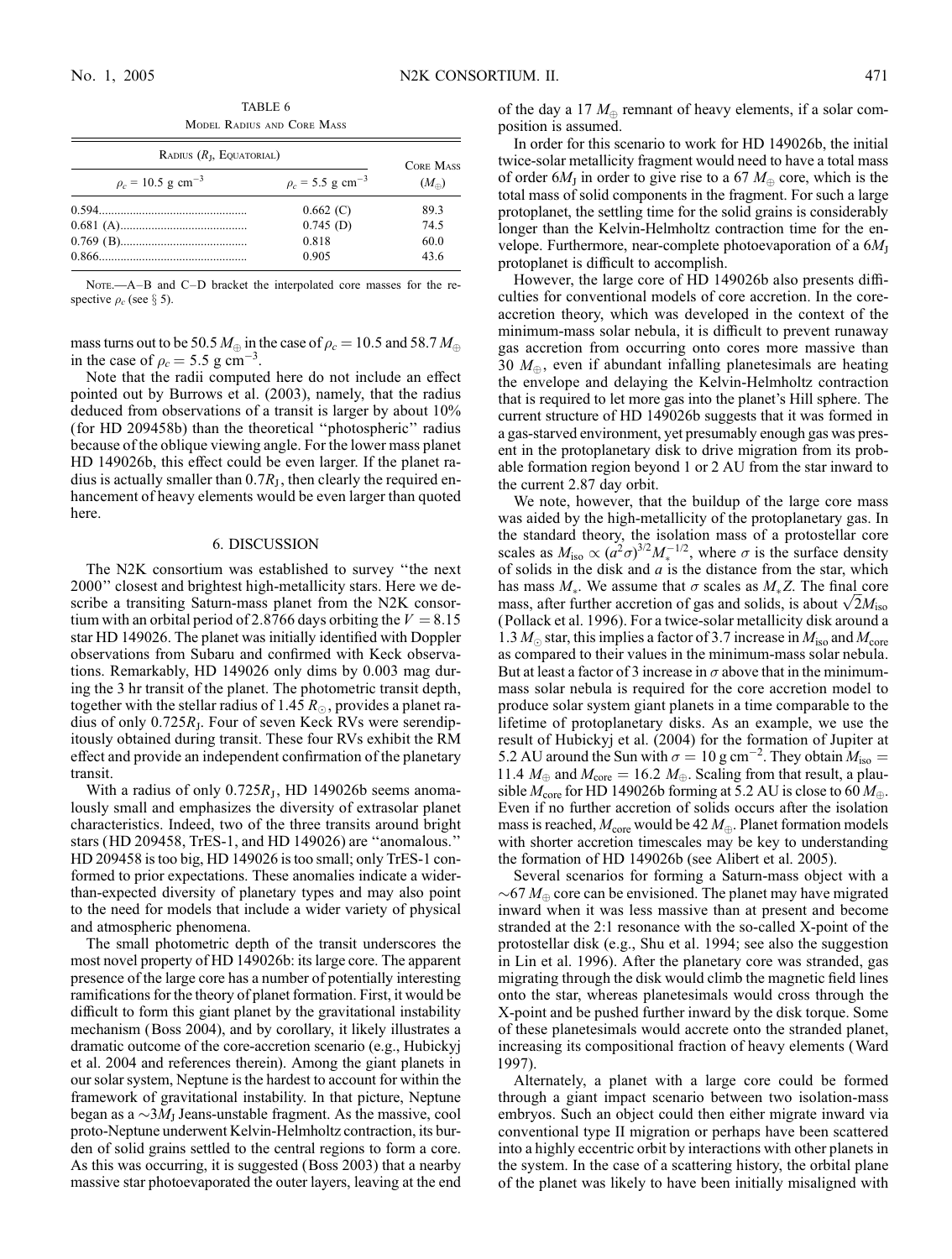the spin axis of the star. This scenario may soon find support as more in-transit RVs that exhibit the RM effect on the stellar lines are obtained (e.g., Winn et al. 2005).

There were two necessary components for this transit detection. First, the initial Doppler reconnaissance at Subaru and Keck detected the low-mass, short-period planet and provided accurate transit predictions. Second, the robotic telescopes at Fairborn Observatory were available to obtain baseline photometry and to carry out millimagnitude-precision photometric observations at the predicted transit times. This approach, combining a quick-look Doppler survey with targeted high-precision photometry, has turned out to be an efficient way to detect transiting planets around bright stars; both HD 209458 and HD 149026 were discovered with this strategy.

The small radius of this transiting planet bears upon the expected detection rate by wide-field photometric transit surveys of bright stars. Such a small transit depth would likely be missed with the typical photometric precision of 0.01 mag. Another factor that may negatively impact detection rates for widefield transit surveys is the Malmquist bias. Because of this effect, subgiants are preferentially included in magnitude-limited samples. The larger stellar radii of these stars reduces the transit depth and demands millimagnitude observational precision. Of the four stars with short-period planets detected in the N2K program, all have somewhat extended radii. HD 88133 has a radius of 1.93  $R_{\odot}$  and a planet mass of M sin  $i = 0.25M_{\rm J}$ , HD 149143 has a radius of 1.49  $R_{\odot}$  and a planet mass of 1.32 $M_{\rm J}$ , HD 109749 has a stellar radius of 1.24  $R_{\odot}$  and a planet mass of 0.27 $M_{\rm J}$ , and HD 149026 has a radius of 1.45  $R_{\odot}$  and a planet mass of  $0.36M<sub>I</sub>$ . While the transit probabilities for all four of these detections exceed the canonical 10% transit probability because of the distended stellar radii, the predicted transit depths are only a fraction of the transit depth observed for HD 209458.

At one time, photometric surveys were predicted to detect hundreds of transiting planets per month (Horne 2003). Instead, transit detection has turned out to be harder than anticipated, perhaps because the high-precision regime is technically difficult

for any technique and because the diversity of planet characteristics continues to surprise us. The combination of the Doppler technique, which is sensitive to the gravitational effect of the planet, and targeted high-precision photometry provide complementary information that dramatically increases our understanding of extrasolar planets.

We thank Akito Tajitsu for his expertise and support of the Subaru HDS observations. We gratefully acknowledge the dedication and support of the Keck Observatory staff, in particular Grant Hill for support with HIRES. We thank the NOAO and NASA telescope assignment committees for generous allocations of telescope time. Data presented herein were obtained at the W. M. Keck Observatory from telescope time allocated to NASA through the agency's scientific partnership with the California Institute of Technology and the University of California. The Observatory was made possible by the generous financial support of the W. M. Keck Foundation. We thank the Michaelson Science Center for travel support through the KDPA program. D. A. F. is a Cottrell Science Scholar of the Research Corporation. We acknowledge support from NASA grant NNG05G164G (to D. A. F.), NASA grant NCC5-511 and NSF grant HRD 97-06268 (to G. W. H. ), NASA grant NAG5- 75005 (to G. W. M. ), NSF grant AST 99-88358 and NASA grant NAG5-4445 (to S. S. V.), NASA grant NAG5-13285 (to P. B.), and NASA grant NNA04CC99A (to G. L.). G. W. H. also acknowledges timely support by David Bradstreet for requested modifications to his light-curve analysis software to fit the unexpectedly shallow transits in HD 149026 and thanks Stephen Henry for assistance in the preparation of Figure 5. D. M. is supported by FONDAP 15010003. This research has made use of the SIMBAD database, operated at CDS, Strasbourg, France. The authors extend thanks to those of native Hawaiian ancestry on whose sacred mountain of Mauna Kea we are privileged to be guests. Without their generous hospitality, the Subaru and Keck observations presented herein would not have been possible.

# **REFERENCES**

- Alibert, Y., Mordasini, C., Benz, W., & Winisdoerffer, C. 2005, A&A, 434, 343
- Alonso, R., et al. 2004, ApJ, 613, L153
- Ammons, M., et al. 2005, ApJ, submitted
- Baraffe, I., Chabrier, G., Barman, T. S., Allard, F., & Hauschild, P. H. 2003, A&A, 402, 701
- Bodenheimer, P., Laughlin, G., & Lin, D. N. C. 2003, ApJ, 592, 555
- Bodenheimer, P., Lin, D. N. C., & Mardling, R. 2001, ApJ, 548, 466
- Boss, A. P. 2003, ApJ, 599, 577
- ———. 2004, ApJ, 610, 456
- Bradstreet, D. H., & Steelman, D. P. 2002, BAAS, 34, 1224
- Brown, T. M., Charbonneau, D., Gilliland, R. L., Noyes, R. W., & Burrows, A. 2001, ApJ, 552, 699
- Burrows, A., Hubeny, I., Hubbard, W. B., Sudarsky, D., & Fortney, J. J. 2004, ApJ, 610, L53
- Burrows, A., Sudarsky, D., & Hubbard, W. B. 2003, ApJ, 594, 545
- Butler, R. P., Marcy, G. W., Williams, E., McCarthy, C., Dosanjh, P., & Vogt, S. S. 1996, PASP, 108, 500
- Butler, R. P., Vogt, S. S., Marcy, G. W., Fischer, D. A., Wright, J. T., Henry, G. W., Laughlin, G., & Lissauer, J. 2004, ApJ, 617, 580
- Chabrier, G., & Baraffe, I. 2000, ARA&A, 38, 337
- Chabrier, G., Barman, T., Baraffe, I., Allard, F., & Hauschildt, P. 2004, ApJ, 603, L53
- Charbonneau, D., Brown, T. M., Latham, D. W., & Mayor, M. 2000, ApJ, 529, L45
- DeMarque, P., Woo, J. H., Kim, Y. C., & Yi, S. K. 2004, ApJS, 155, 667
- Deming, D., Brown, T. M., Charbonneau, D., Harrington, J., & Richardson, L. J. 2005, ApJ, 622, 1149
- Eaton, J. A., Henry, G. W., & Fekel, F. C. 2003, in The Future of Small Telescopes in the New Millennium, Vol. 2, The Telescopes We Use, ed. T. D. Oswalt (Dordrecht: Kluwer), 189
- Fischer, D. A., & Valenti, J. A. 2005, ApJ, 622, 1102
- Fischer, D. A., et al. 2005a, ApJ, 620, 481
- -. 2005b, ApJ, submitted
- Fuhrmann, K., Pfeiffer, M. J., & Bernkopf, J. 1997, A&A, 326, 1081
- $-$ . 1998, A&A, 336, 942
- Girardi, L., Bressan, A., Bertelli, G., & Chiosi, C. 2000, A&AS, 141, 371
- Gonzalez, G. 1997, MNRAS, 285, 403
- $-$ . 1998, A&A, 334, 221
- ———. 1999, MNRAS, 308, 447
- Gonzalez, G., Laws, C., Tyagi, S., & Reddy, B. E. 2001, AJ, 121, 432
- Guillot, T. 2005, Annu. Rev. Earth Planet. Sci., 33, 493
- Guillot, T., Burrows, A., Hubbard, W. B., Lunine, J. I., & Saumon, D. 1996, ApJ, 459, L35
- Guillot, T., & Showman, A. P. 2002, A&A, 385, 156
- Henry, G. W. 1999, PASP, 111, 845
- Henry, G. W., Baliunas, S. L., Donahue, R. A., Fekel, F. C., & Soon, W. 2000a, ApJ, 531, 415
- Henry, G. W., Marcy, G. W., Butler, R. P., & Vogt, S. S. 2000b, ApJ, 529, L41 Horne, K. 2003, in ASP Conf. Ser. 294, Scientific Frontiers in Research on
- Extrasolar Planets, ed. D. Deming & S. Seager (San Francisco: ASP), 361 Hubickyj, O., Bodenheimer, P., & Lissauer, J. J. 2004, Rev. Mex. AA Ser. Conf., 22, 83
- Ida, S., & Lin, D. N. C. 2004, ApJ, 616, 567
- Kambe, E., et al. 2002, PASJ, 54, 865
- 
- Laughlin, G., Marcy, G. W., Vogt, S. S., Fischer, D. A., & Butler, R. P. 2005, ApJ, 629, L121
- Lin, D. N. C., Bodenheimer, P., & Richardson, D. 1996, Nature, 380, 606
- Marcy, G. W., Butler, R. P., Fischer, D. A., & Vogt, S. S. 2004, in ASP Conf. Ser. 321, Extrasolar Planets: Today and Tomorrow, ed. J.-P. Beaulieu, A. Lecavelier des Etangs, & C. Terquem (San Francisco: ASP), 3